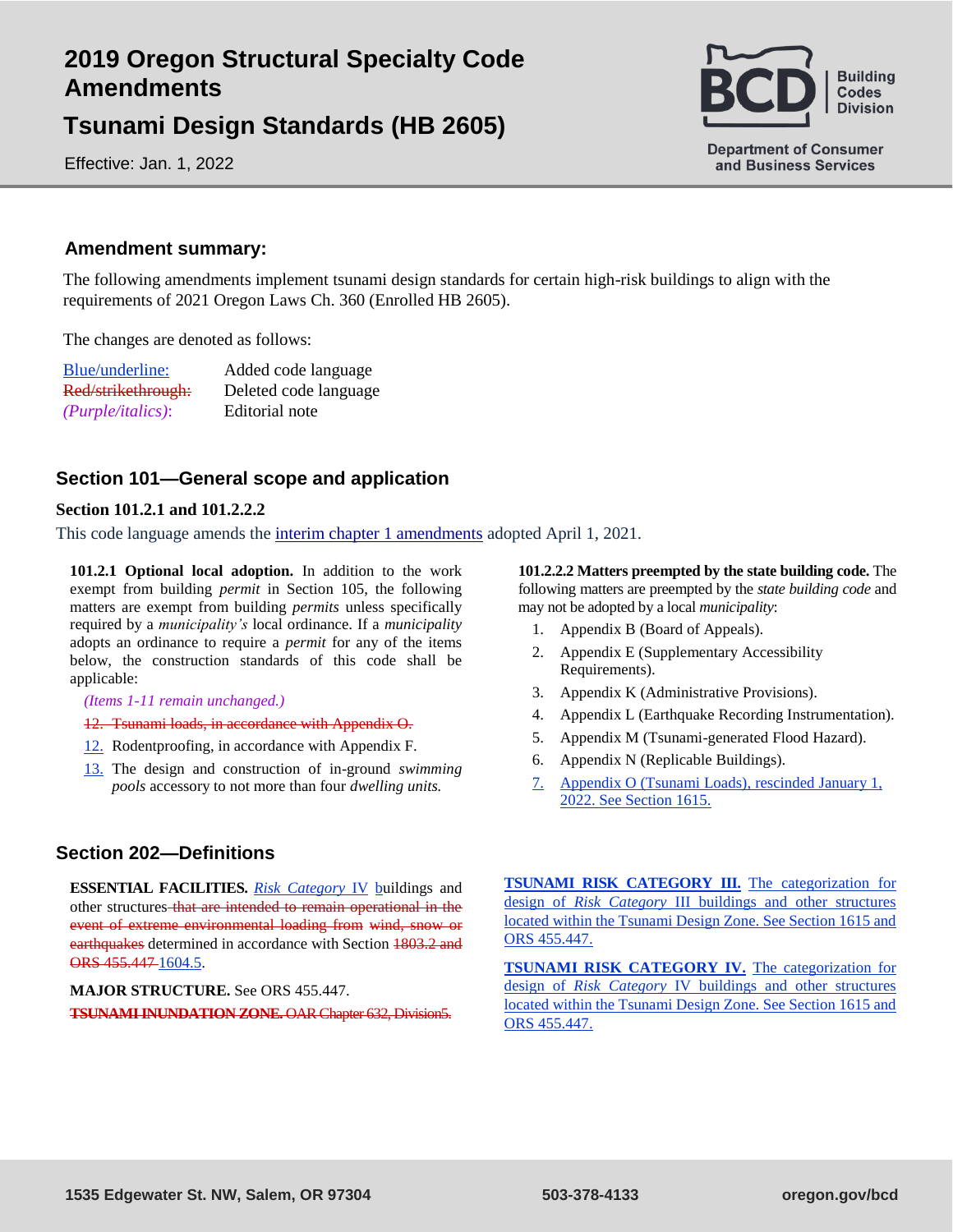# **Section 1613—Earthquake loads**

## **Section 1613.5**

**1613.5 Earthquake Recording Instrumentation.** In Seismic Design Category D, E, or F, every all new building over six stories above grade in height with an aggregate floor area of 60,000 square feet  $(5574 \text{ m}^2)$  or more, and every new building over  $10$ stories in height regardless of floor area *major structures* and *Risk Category* III and IV buildings shall be provided with an *approved*  system with not less than three *approved* recording accelerographs. The accelerographs shall be interconnected for common start and common timing.

# **Section 1615—Tsunami loads**

## **Section 1615.1 to 1615.2.8**

**1615.1 Reserved** See Appendix O. **General.** The design and construction of *Tsunami Risk Category III* and *IV* buildings and other structures shall be in accordance with Chapter 6 of ASCE 7, except as modified by Section 1615.2.

**1615.2 Modifications to ASCE 7, Chapter 6**. The text of Chapter 6 of ASCE 7 shall be modified as indicated in Sections 1615.2.1 through 1615.2.11.

**1615.2.1 ASCE 7 Section 6.1.1.** Modify ASCE 7, Section 6.1.1, *Scope*, to read as follows:

*Tsunami Risk Category III* and *IV* buildings and other structures, as defined in Chapter 2 of the *Building Code*, located within the Tsunami Design Zone shall be designed for the effects of Maximum Considered Tsunami, including hydrostatic and hydrodynamic forces, waterborne debris accumulation and impact loads, subsidence, and scour effects in accordance with this chapter.

Tsunami Design Zone shall be determined using the ASCE Tsunami Design Geodatabase of geocoded reference points shown in Figure 6.1-1. The ASCE Tsunami Design Geodatabase of geocoded reference points of Runup and associated Inundation Limits of the Tsunami Design Zone is available at [asce7tsunami.online].

Designated nonstructural components and systems associated with *Tsunami Risk Category IV* buildings and other structures subject to this chapter shall be located above, protected from, or otherwise designed for inundation in accordance with Section 6.15 so that they are able to provide their essential functions immediately following the Maximum Considered Tsunami event.

**1615.2.2 ASCE 7 Section 6.2.** Modification to ASCE 7, Section 6.2, *Definitions.*

**1615.2.2.1.** The following terms are deleted:

**CRITICAL EQUIPMENT OR CRITICAL SYSTEMS CRITICAL FACILITY NONBUILDING CRITICAL FACILITY STRUCTURE** **Exception:** In lieu of installing the earthquake recording instrumentation as outlined in this section, the applicant is permitted to make a deposit of an equivalent cost to the Earthquake Recording Instrument Fund in the Oregon Department of Geology and Mineral Industries (DOGAMI). Proof of this deposit shall be provided to the *building official*.

#### **TSUNAMI VERTICAL EVACUATION REFUGE STRUCTURE.**

**1615.2.2.2.** Modify the term *Tsunami Risk Category*, to read as follows:

**TSUNAMI RISK CATEGORY.** See definitions in Chapter 2 of the *Building Code*.

**1615.2.3 ASCE 7 Section 6.4.** ASCE 7, Section 6.4, *Tsunami Risk Categories,* is deleted.

**1615.2.4 ASCE Section 6.5.1.** Modify ASCE 7, Section 6.5.1, *Tsunami Risk Category II and III Buildings and Other Structures, to read as follows:*

**6.5.1 Tsunami Risk Category III Buildings and Other Structures.** The Maximum Considered Tsunami inundation depth and tsunami flow velocity characteristics at a Tsunami Risk Category III building or other structure shall be determined by using the Energy Grade Line Analysis of Section 6.6 using the inundation limit and runup elevation of the Maximum Considered Tsunami given in Figure 6.1-1.

The site-specific Probabilistic Tsunami Hazard Analysis (PTHA) in Section 6.7 shall be permitted as an alternate to the Energy Grade Line Analysis. Site-specific velocities determined by PTHA shall be subject to the limitation in Section 6.7.6.8.

**1615.2.5 ASCE Section 6.5.1.1.** ASCE 7, Section 6.5.1.1, *Runup Evaluation for Areas Where No Map Values Are Given*, is deleted.

**1615.2.6 ASCE Section 6.5.2.** Modify the exception to ASCE 7, Section 6.5.2, *Tsunami Risk Category IV Buildings and Other Structures*, to read as follows:

**Exception:** A site-specific Probabilistic Tsunami Hazard Analysis need not be performed where the inundation depth resulting from the Energy Grade Line Analysis is determined to be less than 12 ft (3.66 m) at any point within the location of the *Tsunami Risk Category IV* structure.